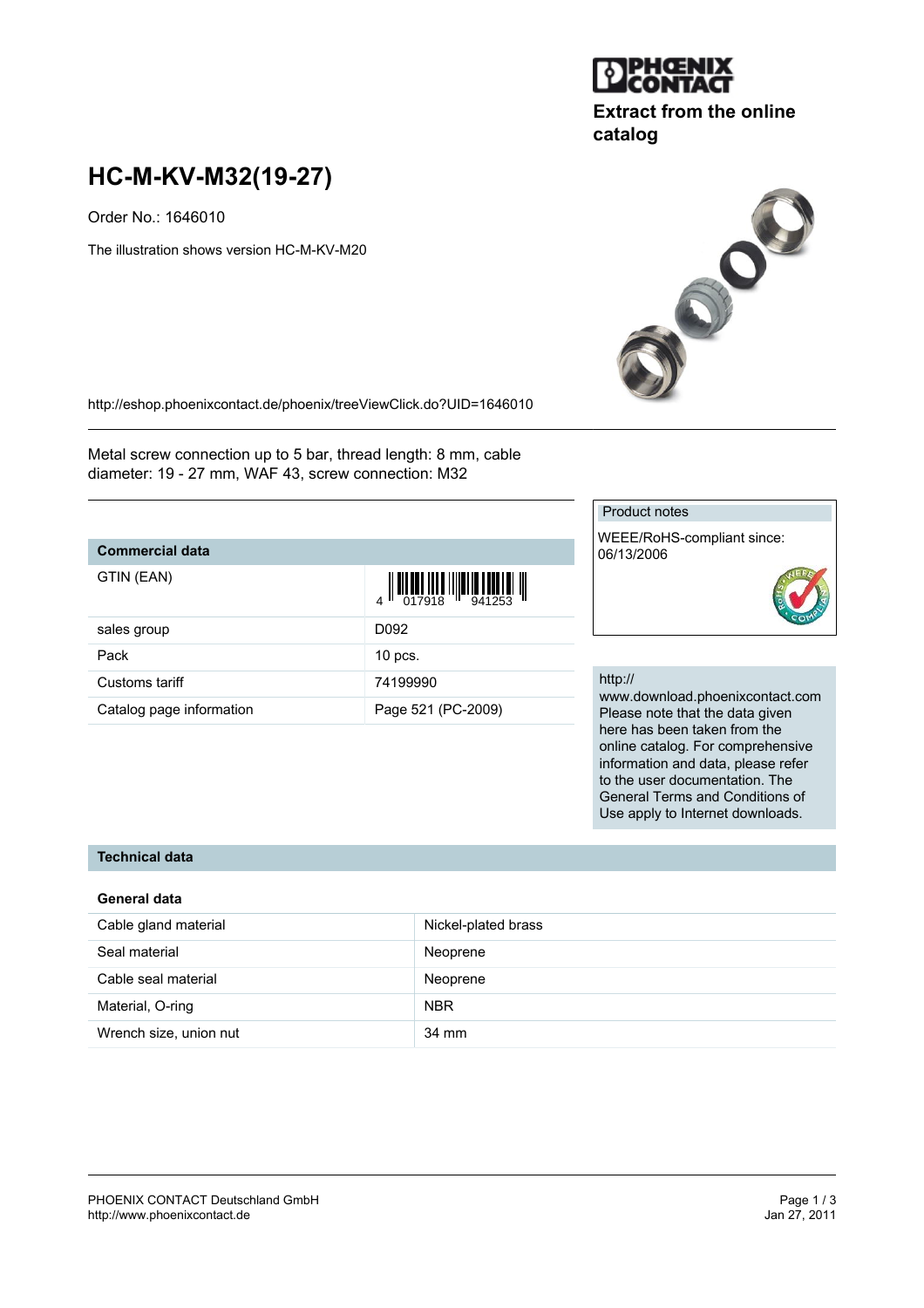| Wrench size, support            | 34 mm              |
|---------------------------------|--------------------|
| Thread type connection side 1   | M32                |
| Length of the connecting thread | $8.00$ mm          |
| External cable diameter         | 19 mm  27 mm       |
| Conductor sealing range         | 19.00 mm  27.00 mm |
| Tightening torque, union nut    | 15.00 Nm           |
| Degree of protection            | IP68, to 5 bar     |
| Ambient temperature (operation) | $-20 °C  100 °C$   |